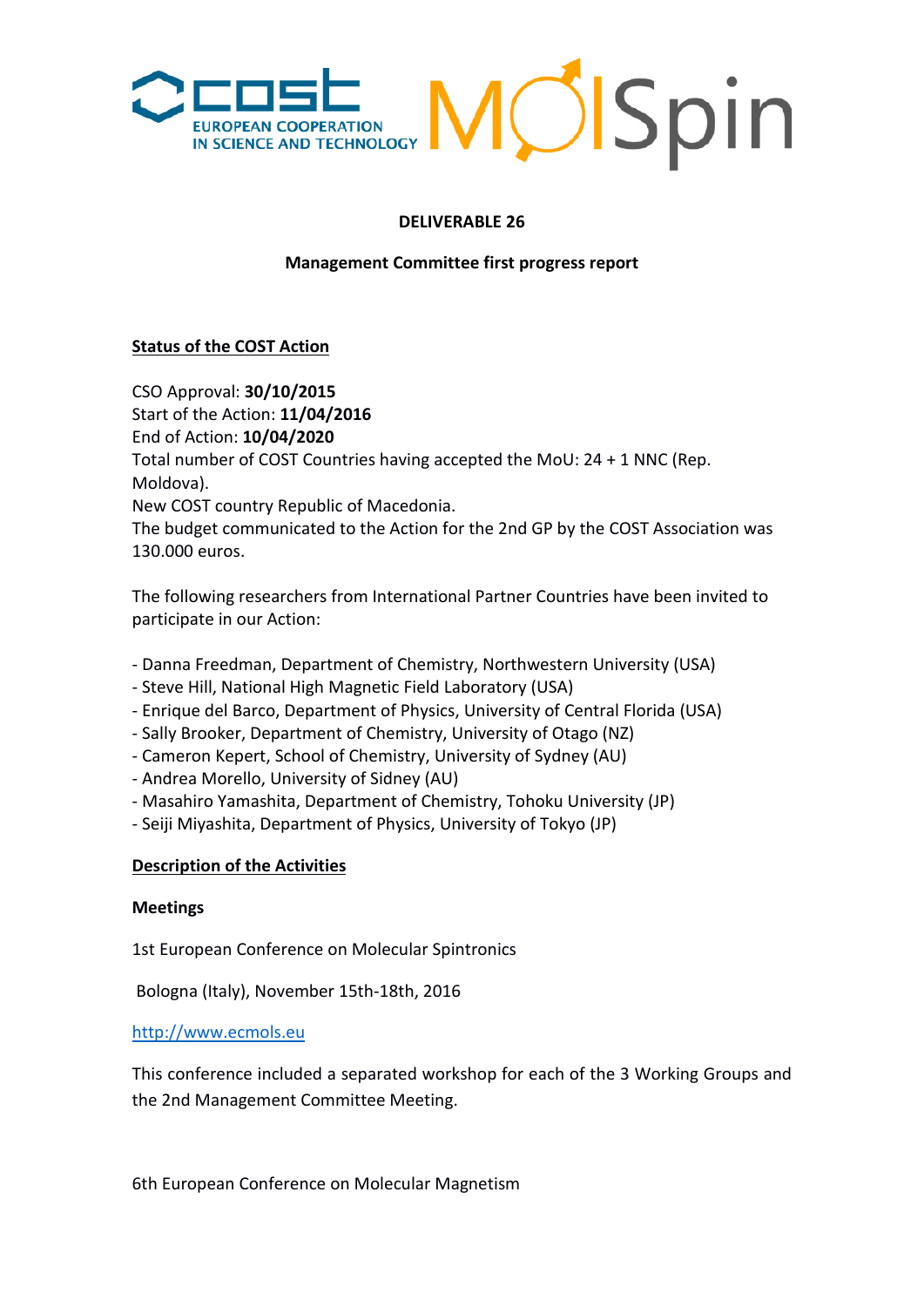

August 27th - 31st 2017

Bucharest, Romania

## [http://ecmm2017.ro](http://ecmm2017.ro/)

This conference included a Joint Workshop of WG2 and WG3: Quantum spin science and technologies, and the 3rd Management Committee Meeting.

#### **Dissemination Meetings**

ICMM2016 15th International Conference on Molecule-Based Magnets

4 September, 2016 — 8 September, 2016

Japan

12th International Symposium on Crystalline Organic Metals, Superconductors and Magnets (ISCOM2017)

24 September, 2017 — 29 September, 2017

Japan

Intermag 2018 Conference (International Magnetics Conference)

23 April, 2018 — 27 April, 2018

Singapore

### **Training Schools**

9th European School on Molecular Nanoscience (ESMolNa2016), Tordesillas (Spain), May 29th - June 3rd 2016.

10th European School on Molecular Nanoscience (ESMolNa2017), El Escorial (Spain), May 7th - 12th 2017.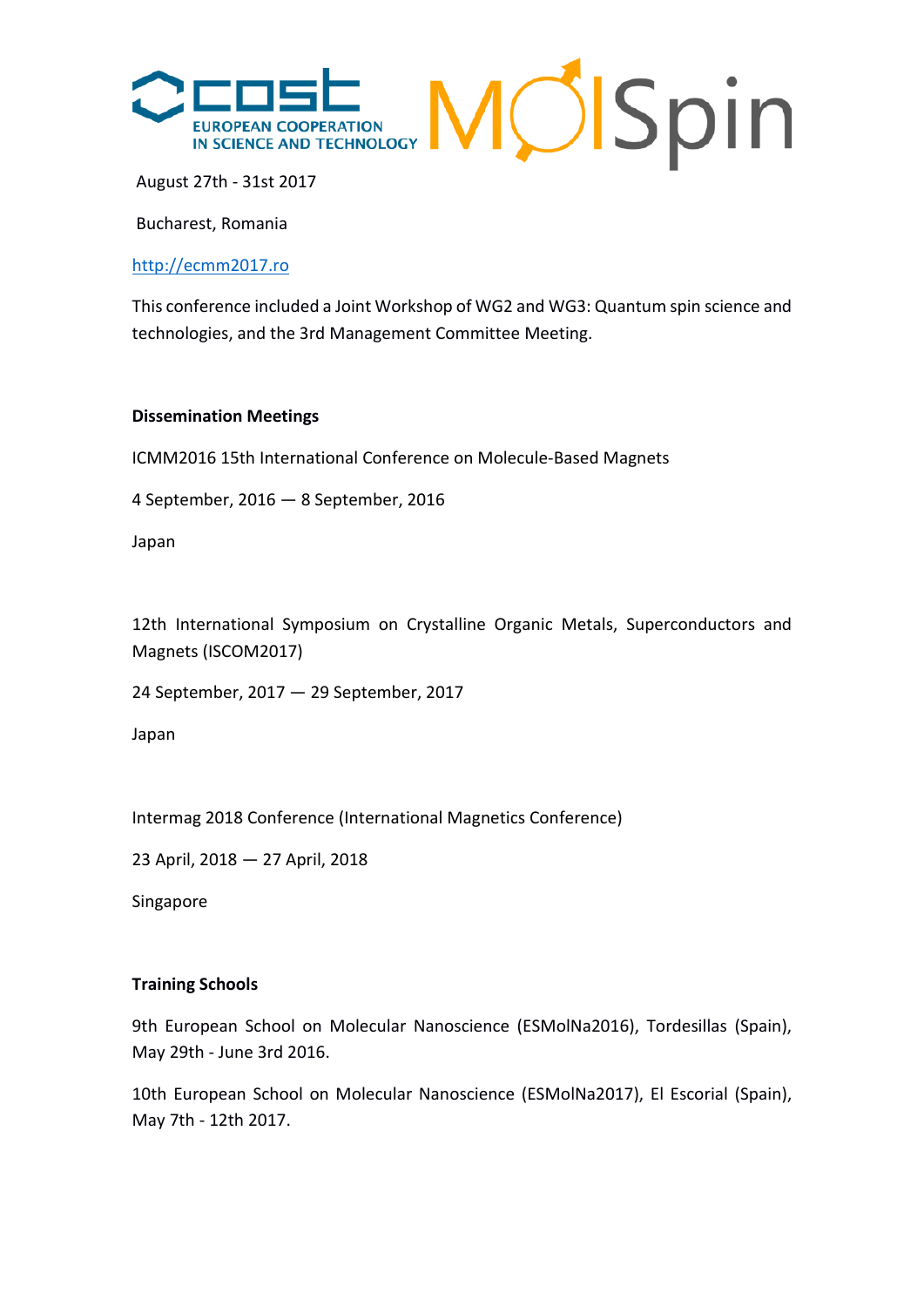

### **Short Training Scientific Missions**

56 Short Training Scientific Missions have been accomplished involving the 3 WGs and a wide range of COST countries. The distribution of the grants has also been satisfactory regarding gender (34 males/22 females) and researches categories (28 PhD students/12 ECIs/9 Posdocs/7 Senior Researchers). In relation to Inclusiveness Target Countries there has been a participation of 11 STSMs granted. Near Neighbour Countries have been granted with 2 STSMs.

## **Dissemination**

The Action web page [\(http://www.icmol.es/molspin/\)](http://www.icmol.es/molspin/) was created at the beginning of the 1st period and has been since updated regularly. The Action keeps an Updated comprehensive list of all the members which is shown in the above-mentioned web page. The site also contains updated information on events (meetings, training schools), information on STSM calls and acknowledged publications. It also displays a Young Researchers section where ECIs names are listed together with the date of obtention of their PhD, their area of expertise and a link to their CV.

A Mailing list has been created and updated regularly for the dissemination of the Action's activities.

### **Working Group leaders' reports**

### **WG1 – Leader V.Alek Dediu**

The interface engineering in organic/molecular spintronics has unambiguously reached currently the highest scientific level with strong outputs towards the competitiveness of this spintronic branch in applications. MOLSPIN have had a strong role along these achievements by generating a critical networking size able to promote new and radically new ideas and stimulating various project proposals. A joint effort of three MOLSPIN partners (CNR Bologna, Italy - CIC nanoGUNE, San Sebastian, Spain - Univ. Dortmund, Germany) has advanced a new strategy for the molecular and organic spintronics based on quantum Interfacial engineering (T1.1) and Chemical design (T1.2) of functional molecules (Nature Materials 16, 506, 2017). Another joint effort under the guidance of ICMol Valencia and involving CNR and Univ of Dortmund has made a breakthrough in Spin Polarised Organic light emitting diodes (T1.3), demonstrating for the first time the spin polarised injection into HOMO-LUMO electronic molecular levels.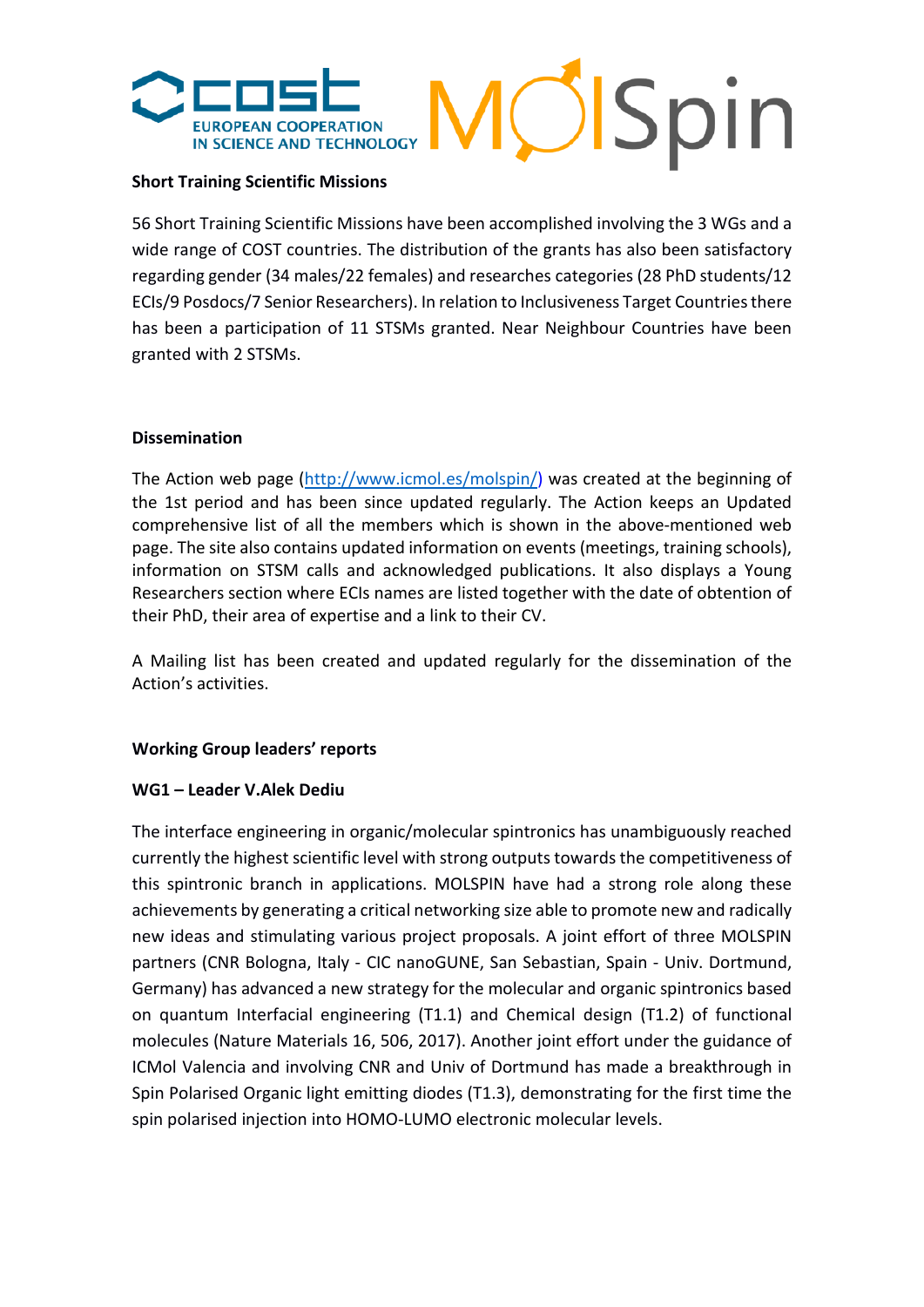

These and other achievements were clearly stimulated by the meetings promoted by COST MOLSPIN and STSMs and more generally by all the networking mechanisms provided by this project.

There is a significant advancement towards the fulfilment of the Milestones 1.1 and 1.2 - in principle, the level expected at the submission of the proposal has been already achieved, but the consortium sees the possibility to go beyond that.

The work on Milestones 1.3 and 1.4 is fruitful and positive and we expect to fulfill them in the next period.

## **WG2 – Leader Herre Van der Zant**

WP2 is well underway with the first molecules being synthesized and characterized concerning their basic properties. Transport measurements on selected compounds are now underway. An important aspect of the work is to extend the toolbox of molecules suitable for spintronic applications. An interesting example is the polyoxometalate (POMs) family of molecules, which are expected to have a robust inorganic cage that would preserve the magnetic properties when the molecules are incorporated in solidstate devices. POMs are fabricated in Valencia and e.g. measured in Delft. With the mechanically controlled break junction set-up their suitability to form molecular junctions has been tested. In electromigrated break junction devices detailed lowtemperature transport measurements are performed. The measurements show that the high-spin character of the molecule's metallic center is preserved when it is confined in a single-molecule junction and that it can be reversible oxidized by means of a solidstate gate electrode. Several samples display a rich spin structure, including various high-spin multiplets, in which the magnitude and the sign of the spin-exchange couplings can be tuned by both gate voltage and bias voltage. Detailed analysis of the magnetic field dependence of the excitation spectra and the observation of spin-blockaded transitions in the sequential-electron tunneling regime allows us to deduce the precise nature of the high-spin ground states and the low-energy excitations. Concomitantly, we observe Kondo resonances in regimes where high-spin ground states are present, which provide evidence for an underscreened Kondo effect in these junctions. In future measurements we will test whether the single-molecule magnet (SMM) behavior - as seen in bulk crystals of these compounds - is preserved in single-molecule junctions by making quantitative measurements of the zero-field splitting and comparing the results with the known values for crystals. In addition, within the WP theoretical collaborations have been initiated to further study the rich dynamics of these systems.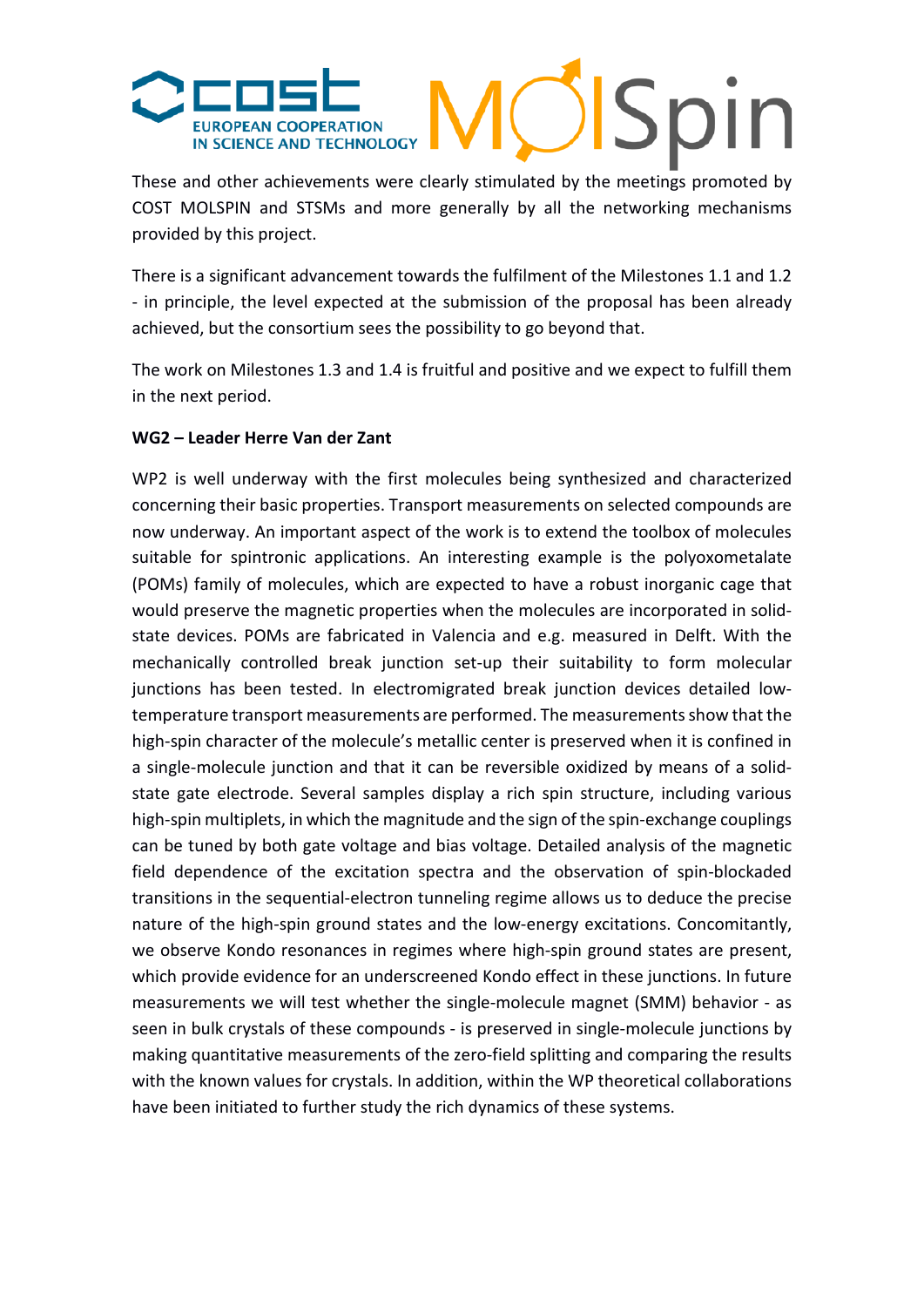# OlSpin EUROPEAN COOPERATION<br>IN SCIENCE AND TECHNOLOGY

### **WG3 – Leader Fernando Luis**

T3.1. MOLSPIN collaborations have broadened our catalogue of molecular spin qubits, including simple complexes containing just one lanthanide or a transition metal ion, improving their performance in terms of spin coherence. A goal of the action is to integrate several qubits within a molecular entity. A supramolecular approach, based on linking Cr7Ni qubits via rotaxane molecules, has demonstrated the ability of creating structures hosting up to 7 qubits and to implement two-qubit gates. A step further in complexity might be achieved by linking lanthanide ions to peptide networks. In addition to increasing the number of magnetic centers, another successful approach is to use multiple states from each ion, either arising from its electronic or nuclear spins , to create qudits or multiple qubits. It has enabled the realization of three-qubit gates and of a simple quantum algorithm.

T3.2. Experiments have shown the possibility of extending spin coherence well above liquid Helium temperatures, in some cases showing quantum coherence and Rabi oscillations even up to room temperatura. Coherence is then limited by spin-lattice relaxation, thus its optimization has triggered efforts to measure the spectrum of molecular vibrations and to dis-connect them from the spin relaxation channels. Microscopic theoretical models of spin-phonon coupling have been developed, contributing to improve our understanding of how to create more stable spin states in rigid molecular structures. Finally, progress has been achieved in calculating the phase coherence when, as it happens for isolated molecular spins, it is limited by hyperfine couplings.

T3.3. This task focuses on moving from the study of molecular ensembles to the coherent control and communication of individual molecular spins. MOLSPIN has boosted collaborations between specialists on nano-electronics and molecular magnetism. Outstanding results are the read-out and electrical control of the nuclear spin states of a molecular qudit, which allowed the realization of Grover's algorithm on a single TbPc2 molecule. A method for reading-out an electron spin qubit, based on single molecule electronic transport experiments, has been demonstrated. Micro-wave photons provide a most suitable platform to communicate molecular spin qubits. MOLSPIN collaborations with different approaches to quantum technologies lead to the proposal of a hybrid technology, which combines molecular spin processors with superconducting on chip resonators to coherently wire up the former in a scalable manner. The first successful experiments, showing the possibility of generating hybrid states of light and spin excitations, have been performed on molecular spin ensembles.